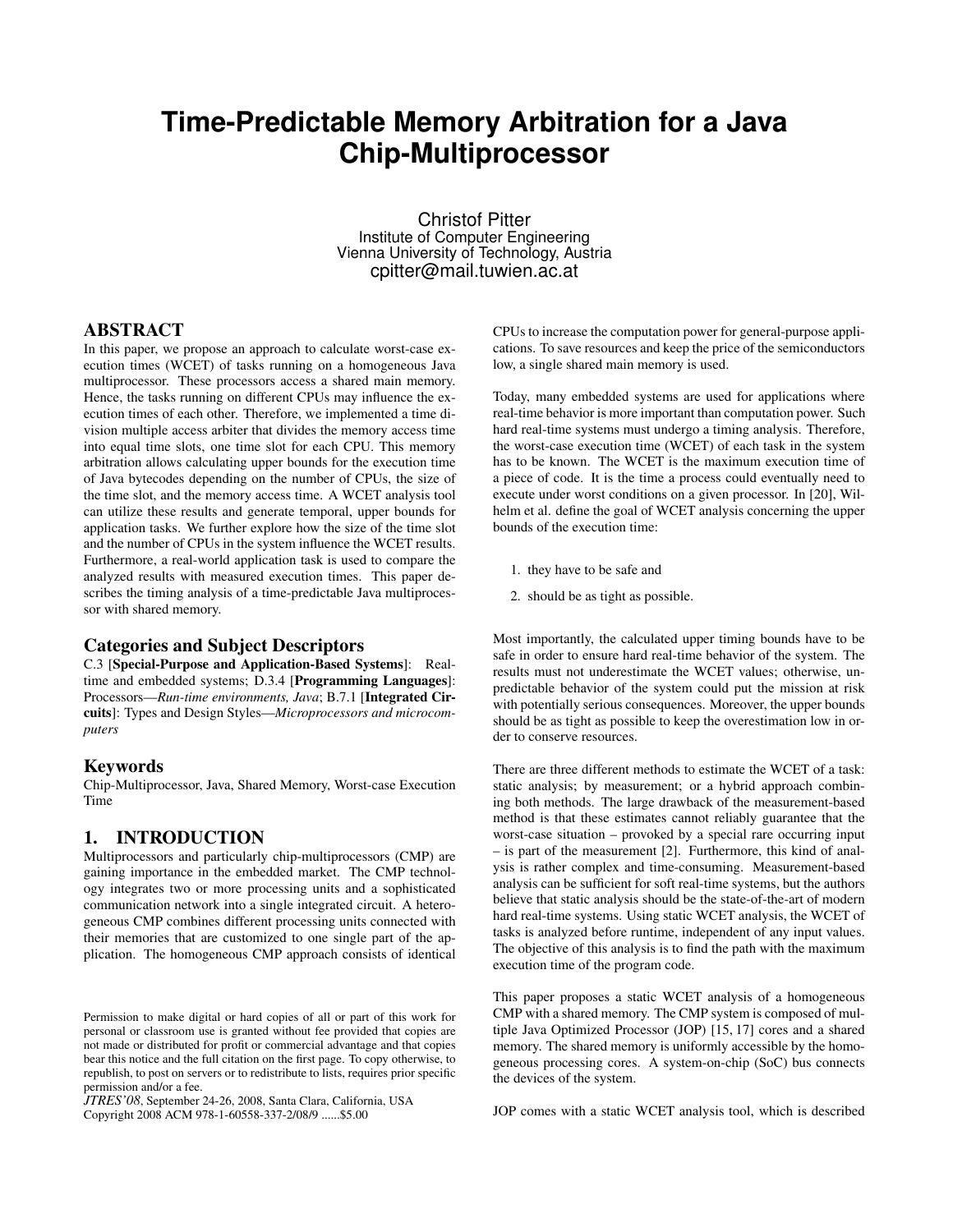by Schoeberl and Pedersen in [\[18\]](#page-7-4). A contribution of this paper is the extension of the WCET tool for timing analysis of the multiprocessor system. The key component for real-time analysis of the CMP is the arbiter that divides the memory access bandwidth into time slots, one for each CPU. Hence, we can analyze the WCET of Java bytecodes depending on the size of the time slot, the number of CPUs in the system, and the memory access time. These execution times are the basis for the WCET analysis of tasks. Our approach is described using a simple example. Additionally, we provide measured data of the execution time of the example. The results are obtained by running the application in hardware. Consequently, we are able to compare the analyzed results with measured execution times. Furthermore, the measured and analyzed execution time results of a real-world application show the reliability of the proposed method.

The rest of the paper is structured as follows. Section [2](#page-1-0) outlines related work on WCET analysis. Section [3](#page-1-1) presents the CMP system. Additionally, we introduce the approach for time-predictable arbitration of the shared memory access. Section [4](#page-2-0) summarizes the static WCET analysis based on JOP. Furthermore, it outlines the WCET analysis of the JopCMP system and gives an example. Section [5](#page-5-0) compares the obtained WCET results with measured execution times. Finally, Section [6](#page-6-0) concludes the paper and provides guidelines for future work.

#### <span id="page-1-0"></span>2. RELATED WORK

WCET analysis is crucial to timing analysis of hard real-time systems. The task set of a real-time system requires timing validation by schedulability analysis [\[4,](#page-7-5) [8\]](#page-7-6). Hence, the WCET of each task has to be calculated. If and only if these upper bounds of the execution times are known, the schedulability analysis can be performed. Consequently, the result of the analysis shows whether the deadlines of the tasks will be met (guaranteeing that all tasks can be executed by the system) or not.

WCET analysis has been an active and well-established research area for years in the uniprocessor domain. Both Puschner and Burns [\[12\]](#page-7-7), and Wilhelm et al. [\[20\]](#page-7-0) give a broad overview of the WCET research. Nevertheless, not all these achievements can be applied to multiprocessor systems. They are based on the assumption that tasks are independent and cannot influence each other. Using modern multiprocessors with shared resources (i.e. a shared memory), tasks influence each other's execution times and cannot be analyzed in isolation.

To the best of our knowledge, only one research group (from university of Linköping) has studied the WCET analysis of multiprocessors [\[1,](#page-7-8) [13\]](#page-7-9). These publications are based on a multiprocessor system-on-chip with a shared communication bus, connecting several CPUs with two different types of memory. Each CPU has a private memory and all the processing units share a common memory for communication. A CPU is equipped with instruction and data caches, which are used to fetch data and instructions from the private memory. During execution, a task can only access private memory and no shared data objects. Hence, all input data must be placed into the private memory before the task can start executing. Consequently, in most cases the execution time of the task can never be influenced by other tasks (compare the simple-task model [\[5\]](#page-7-10)). However, the communication bus serves as a communication interface between the CPUs and the private memories, and the CPUs and the shared memory. If a cache miss occurs during task execution, data has to be fetched from private memory using



<span id="page-1-2"></span>Figure 1: JopCMP Architecture.

the communication bus. Therefore, some sort of bus arbitration is necessary because several CPUs may request a cache line from their private memories simultaneously.

In this paper, we introduce our approach to WCET analysis of a multiprocessor using shared resources. Even though the application tasks running on different CPUs may influence the execution times of each other, we are able to bound the WCET of the real-time tasks.

## <span id="page-1-1"></span>3. JOPCMP ARCHITECTURE

According to [\[21\]](#page-7-11), a multiprocessor system consists of three major subsystems: processing elements, memory and an interconnection network. JopCMP implements the symmetric (shared-memory) multiprocessor (SMP) model [\[3\]](#page-7-12). Several JOPs provide the basis of the homogeneous CMP as depicted in Figure [1.](#page-1-2) JOP is an implementation of the Java Virtual Machine (JVM) in hardware [\[15,](#page-7-2)[17\]](#page-7-3). It features a stack cache for the private data of each thread. Additionally, a kind of instruction cache (called method cache) limits the memory access frequency and increases the processing power. These real-time processing elements perform computations in parallel. Instructions and data are stored in a single shared memory. The interconnection network is responsible for connecting multiple processors with the memory. An arbiter is part of this network and controls the memory access to the shared memory. An SoC bus, called SimpCon [\[16\]](#page-7-13), is used to connect the processing cores to the arbiter, and the arbiter to the shared memory. We consider the synchronization of shared data as a further major subsystem of an SMP. It is responsible for coordinating access to shared objects. A detailed description of the JopCMP architecture can be found in [\[10\]](#page-7-14).

## 3.1 Arbitration Challenge

The arbitration of a time-predictable CMP with a shared memory can be divided into two closely coupled challenges: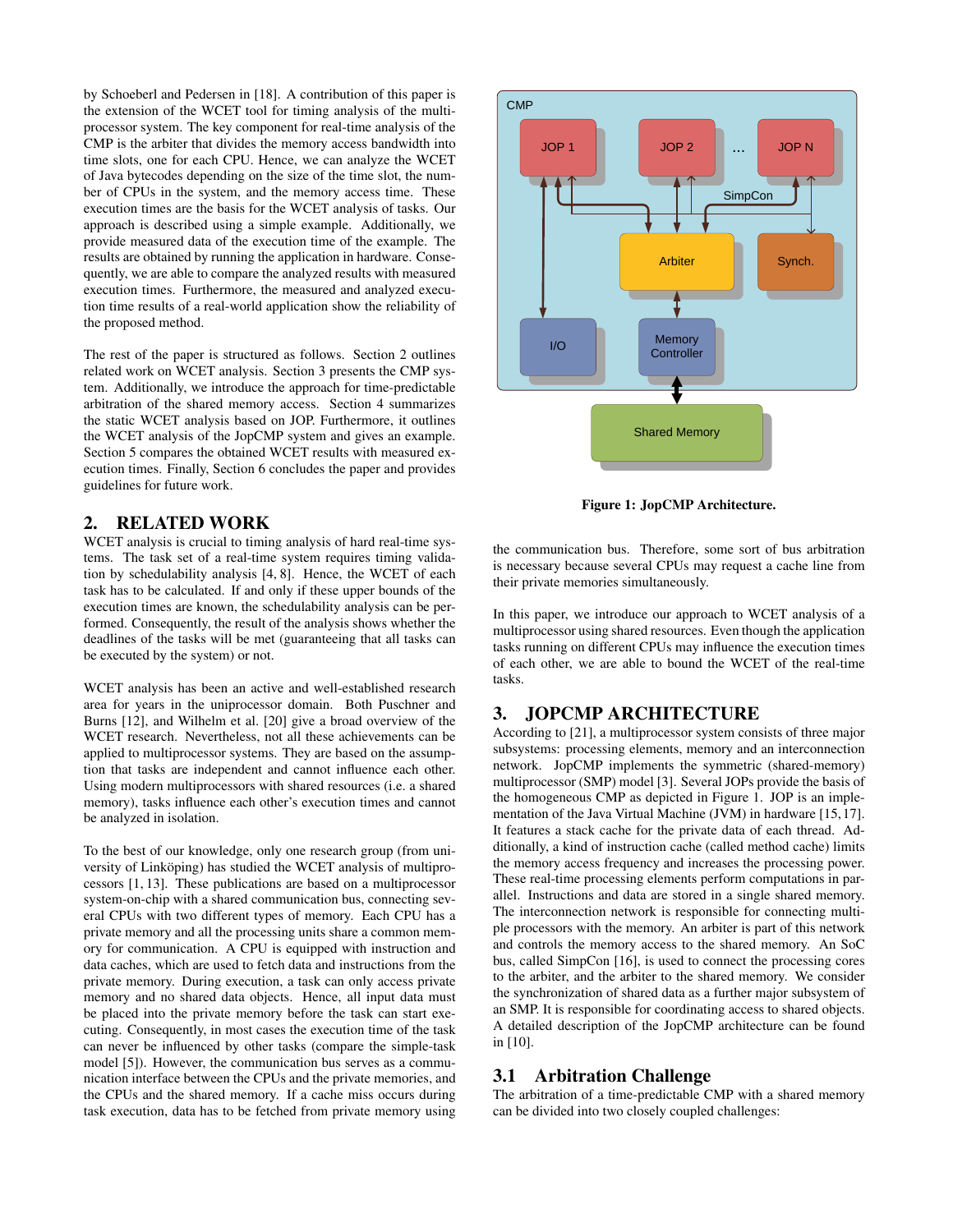- Control of the shared memory access
- Timing analysis of the memory access

The arbiter is responsible for partitioning the memory access bandwidth between the CPUs in the system. It controls the memory access of multiple CPUs to the shared memory. Naturally, if one CPU is accessing the shared memory, no other CPU can simultaneously access the memory. They are forced to wait until the CPU has completed its memory transfer. The arbitration unit takes the supervisory and control role for the shared access. Two different arbitration policies exist: dynamic and static arbitration approaches.

A dynamic arbitration policy resolves simultaneous access at runtime. The fixed priority policy is an example. Each CPU of the system is assigned a unique priority. If memory access contention occurs, the CPU with the highest priority will be granted access to the memory. All other CPUs will have to wait. This arbitration algorithm implements a dynamic decision scheme depending on the CPU priorities.

The static arbitration policy strictly defines the access pattern before runtime. Consequently, no arbitration is necessary during execution time. This policy is typical for real-time systems because it provides information for the timing analysis. An example of this policy is the time division multiple access (TDMA) scheme.

What is the problem with time predictability of the CMP? In uniprocessor systems, only one processor accesses the memory and we can predict the WCET of a memory access. However, tasks running on different CPUs influence each others' execution times when they access a shared resource [\[19\]](#page-7-15), i.e. a shared memory. Therefore, we want to remove the interdependencies between the execution times of tasks. If we already know the pattern of how another task of a CPU accesses the memory, this will make the arbitration and the analysis a lot easier (compare the work of Pitter and Schoeberl in [\[9\]](#page-7-16)). Usually, we cannot exactly predict the memory access pattern of multiple CPUs. Therefore, we need an arbitration algorithm that is able to bound the WCET of a task running on a CPU, even though tasks executing on other CPUs may also access the main memory. Consequently, the analysis of WCETs is possible.

According to [\[1,](#page-7-8) [11,](#page-7-17) [13\]](#page-7-9), a TDMA based policy guarantees a constant bandwidth to each processor. We agree that this arbitration policy is well suited for time predictability in multiprocessor systems with shared resources. Each processor is assigned a predefined part of the bandwidth. The easiest solution to implement this idea is the division of time. Consequently, each CPU gets an allocated time slot for accessing the shared memory.

We implemented a TDMA arbiter in the hardware description language VHDL. It is fully configurable concerning the number of CPUs and the size of the time slot. Hence, we are capable of running JopCMP with a TDMA arbiter in an FPGA development board. It contains a Cyclone-I FPGA (EP1C12) from Altera and a 1 MB, 15 ns SRAM that provides the main memory of the system. This prototyping hardware is used for experimental measurements of execution times of tasks, as described in Section [5.](#page-5-0)

## <span id="page-2-0"></span>4. WCET ANALYSIS

This section starts with a short introduction of the static WCET analysis of JOP. The remaining sections describe the WCET analysis approach of JopCMP.

#### 4.1 Static WCET Analysis based on JOP

Real-time processors like JOP have simpler and less powerful architectures than modern CPUs. Several advanced features that increase the average-case performance (i.e. data caches, out-of-order execution, and branch prediction) are disregarded [\[17\]](#page-7-3). Although these methods speedup the execution of programs, they impede the predictability of the timing behavior because the WCET depends on the execution history. Hard real-time processors like JOP benefit from a hardware model that assigns an accurate execution time to each machine instruction.

Using JOP's WCET analysis tool [\[18\]](#page-7-4), the WCET result of a task can be obtained. A Java program is compiled into class files that include the JVM language instructions called bytecodes. For static WCET analysis, the bytecode sequence is transformed into a directed graph of basic blocks called control flow graph (CFG). Each basic block consists of bytecode instructions. JOP translates each bytecode to a microcode or a sequence of microcode instructions that are executed by the processor. Every microcode has a fixed execution time. Hence, each basic block can be assigned an exact execution time.

Furthermore, flow facts have to be added to the Java program code in advance. In general, this is the only way to bound the loops and calculate the frequency of execution of the basic blocks. The CFG including the flow facts and the mapping to the hardware make the WCET analysis possible using the implicit path enumeration technique (IPET) [\[6\]](#page-7-18).

#### 4.2 Multiprocessor WCET Approach

With the use of the TDMA arbitration scheme, the WCET of an arbitrary memory access of a CPU can be calculated using Equation [1.](#page-2-1)

<span id="page-2-1"></span>
$$
WCET_{access} = (n-1) \cdot t_{time \ slot} + t_{access}
$$
 (1)

The unit of *WCETaccess* is clock cycles. *n* specifies the number of CPUs in the system. The more CPUs integrated into the system, the longer the WCET of a single memory access. *taccess* describes the memory access time in clock cycles. The width of a time slot (*ttime slot*) is given in clock cycles, which is configurable. It should be configured as small as possible to reduce the WCET*access*. The larger the time slot, the higher the WCET*access* for a single memory access. The minimum size of the time slot is fixed with t*access*. Otherwise, a processing unit could never successfully access the memory in one time slot.

To find out the overall WCET, the size of the time slot of the arbiter is of major importance. The size of the time slot is dependent on the memory access time. Usually, processors run with a higher clock frequency than memories. The gap between the processor and the memory frequency is further widening [\[3\]](#page-7-12). Therefore, the usage of caches is a common approach to reduce the memory access frequency. Nevertheless, the problem with the memory access cannot be circumvented. If the memory access time cannot keep up with the CPU frequency, the processor stalls until the data is available. This delay can be referred to as wait states, which has a large impact on the WCET. A large number for each memory access will degrade the performance of the system.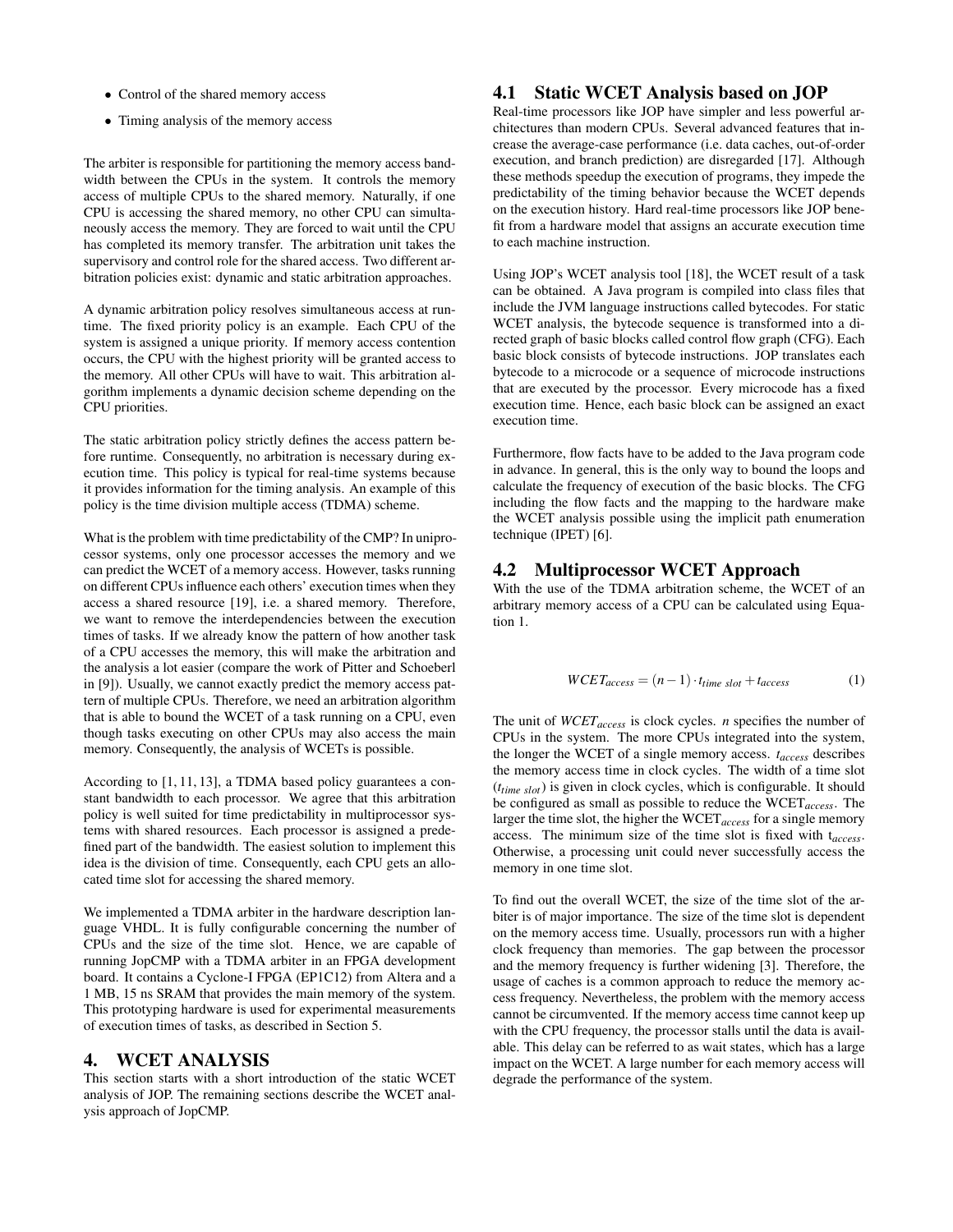| Type   | <b>B</b> ytecode                  | Memory Area |
|--------|-----------------------------------|-------------|
| const  | lde, lde w, lde2 w                | Method area |
| get    | getfield, getstatic               | Heap        |
| put    | putfield, putstatic               | Heap        |
| array  | aaload, aastore, baload, bastore, | Heap        |
|        | caload, castore, daload, dastore, |             |
|        | faload, fastore, iaload, iastore, |             |
|        | laload, lastore, saload, sastore, |             |
|        | arraylength                       |             |
| call   | invokeinterface, invokespecial,   | Method area |
|        | invokestatic, invokevirtual       |             |
| return | areturn, dreturn, freturn,        | Method area |
|        | ireturn, Ireturn, return          |             |
| new    | anewarray, multianewarray, new,   | Heap        |
|        | newarray                          |             |
| switch | lookupswitch, tableswitch         | Method Area |
| cast   | checkcast, instanceof             | Heap        |

<span id="page-3-0"></span>Table 1: Bytecodes accessing the shared memory.

In our approach, we analyze the bytecodes' WCETs that are dependent on:

- Number of JOPs integrated in the CMP
- Size of the time slot
- Memory access time

First, the memory access pattern of each bytecode has to be investigated. The number of JOPs and the size of the time slot have to be defined. This configuration of the system introduces a fixed TDMA memory access scheme where each CPU is assigned a time slot of the TDMA period. Subsequently, all preconditions are accomplished to determine the WCET of each bytecode using the algorithm described in Section [4.4.](#page-4-0) JOP's WCET analysis tool uses the generated bytecode estimates to calculate the WCET of the Java source code.

#### 4.3 Bytecode Memory Access Pattern

JOP translates most of the bytecodes to its native microcode instructions. Each bytecode is composed of a microcode instruction or a series of microcode instructions. Some bytecodes are actually implemented in hardware. A couple of bytecodes are implemented in Java. The timing analysis of these bytecodes is not part of this work because they have to be analyzed like general Java source code.

According to the JVM specification [\[7\]](#page-7-19), the heap and the method area are shared data areas, whereas the stack is a private data area for each thread. In JOP, the heap and the method area are located in the main memory. Consequently, all bytecodes that work on these areas have to be carefully examined. Some bytecodes access the memory several times, some only once. Hence, it makes sense to have a closer look at the different instructions. Table [1](#page-3-0) summarizes the bytecodes that access the main memory. As stated before, some bytecodes are implemented in Java, i.e. bytecodes of type NEW, SWITCH and CAST. Therefore, they are disregarded in the proposed analysis.

Most memory access patterns of the bytecodes can be statically analyzed; i.e. bytecodes that access the heap and those of type CONST.

The pattern is only dependent on the memory access time. If the memory access time is known, the memory access pattern of the bytecodes can be analyzed regardless of the source code of the program. An example of such a bytecode is *ldc*, which pushes a single word constant onto the stack. Therefore, only one memory access to the method area is needed. JOP translates this bytecode into a series of microcodes. If the memory access time is known, the memory access pattern can be specified using JOP's bytecode implementation. Another example is *iaload*, which is implemented in hardware. For the analysis of the memory access pattern, we determine the VHDL implementation in combination with ModelSim simulations.

The memory access patterns of the bytecodes of type CALL and RETURN need a dynamic analysis and are more difficult to attain. Each JOP is equipped with an instruction cache that caches complete Java methods [\[14\]](#page-7-20). Consequently, the memory access patterns of these bytecodes vary, depending on the history of the execution. If the method is already in the cache, no additional memory accesses are needed to load the method into the cache. If a cache miss occurs, JOP will have to load the whole method into the cache. Depending on a cache hit or a cache miss and the length of the method that has to be loaded, the access pattern has to be created for each individual occurrence of the bytecode in the source code. Therefore, we integrated the generation of the patterns into the WCET analysis tool where the cache information is available. Again, JOP's microcodes and ModelSim simulations make it possible to analyze the timing of the memory accesses.

#### <span id="page-3-1"></span>Listing 1: Algorithm to find the WCET of the bytecodes.

int wcet= $0$ ;

}

```
for (i = 0; i <b>TDMA</b> PERIOD; i + +){
execTime = 0;p o s i t i o n = i;
for (j=0; j < by tecode. length ; j++){
     s witch (bytecode [j]) {
          case NOP:
               execTime ++;
               position++;break ;
          case READ:
               while (tdmaPattern[position]!=1){
                    execTime ++;
                    po s i tion ++;
               }
               execTime ++;
               po s i tion ++;
               break ;
          case WRITE:
               . . .
               break ;
     }
}
if (wcet<execTime){
     wcet=execTime;
}
```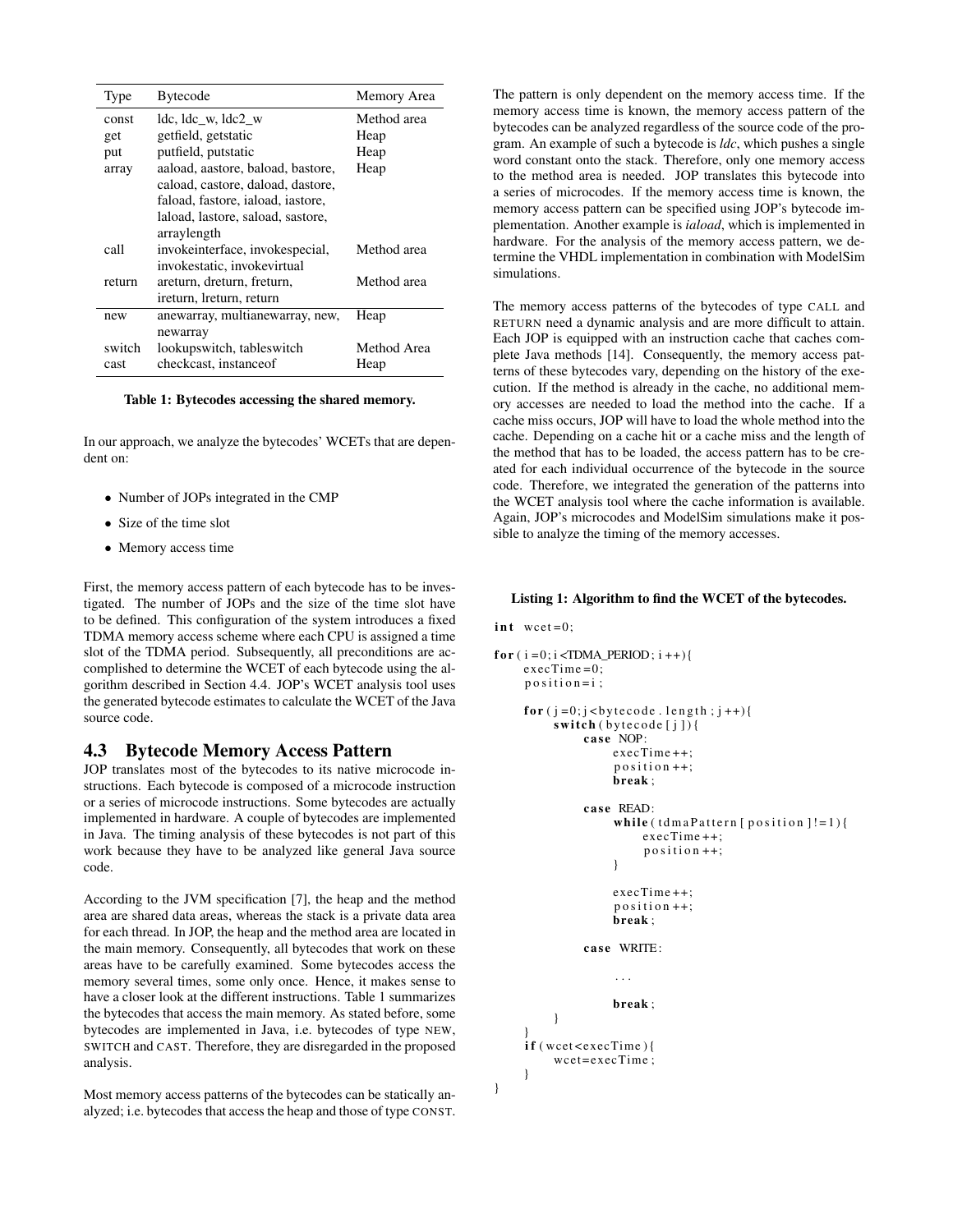

<span id="page-4-2"></span>Figure 3: WCET calculation of iaload.



<span id="page-4-1"></span>Figure 2: Time slots of the CPUs.

#### <span id="page-4-0"></span>4.4 WCET Analysis of Bytecodes

Listing [1](#page-3-1) shows a simplified version of the algorithm to find the WCET of the bytecodes. The inner loop of this algorithm calculates the execution time of the *bytecode* starting at *position*. The *bytecode* describes the memory access pattern of the instruction. It has a predefined length and each element contains either a READ- /WRITE request or a NOP (no memory access). If the indexed element is a NOP, the execution time illustrated by *execTime* will be advanced. Additionally, the variable *position* is increased by 1, which defines the position of the *tdmaPattern* array. If the element of the bytecode equals either a READ or a WRITE access, the *tdmaPattern* will decide whether this CPU will be allowed to access the memory. In case another CPU is on turn to access the memory (the element equals to 0), *execTime* and *position* are advanced until the CPU is allowed access again. The WRITE case of the switchcase statement is similar to the READ case and is therefore omitted from the listing.

The outer loop changes the starting position of the calculation in each iteration. The constant TDMA\_PERIOD is defined by the multiplication of the number of CPUs by the size of the time slot. Each iteration of this loop calculates an execution time value of the bytecode. If the new *execTime* is greater than the current worst-case execution time, it will be assigned to *wcet*. Hence, the resulting WCET of the bytecode depending on the number of CPUs and the size of the time slot is available after the last iteration.

#### *WCET Calculation of Bytecode iaload*

This simple example exemplifies the calculation of the bytecode *iaload*. JopCMP contains 3 CPUs and the time slot is configured to 15 clock cycles. A read access to the main memory takes 2 cycles. Figure [2](#page-4-1) shows the TDMA memory access pattern for each CPU. Time slots to access the shared memory are allocated for each processor. It should be noted that a time slot of 15 cycles permits each CPU to access the memory until the 14*th* cycle. In the 15*th* cycle, a read access cannot be permitted. Otherwise, we cannot guarantee that the next CPU is able to access the memory in the first cycle of its time slot. (This originates from the pipelining transactions of the SimpCon specification [\[16\]](#page-7-13)).

We want to evaluate the WCET of the bytecode *iaload*. The following access pattern is given for *iaload* = {NOP, NOP, NOP, RD, NOP, RD, NOP, RD, NOP, NOP}. We can see that *iaload* performs three read accesses to the memory. The WCET is calculated when the index of the outer loop equals to 7. This scenario is shown in Figure [3.](#page-4-2) *iaload* starts with an NOP operation in the 8*th* cycle of the CPU's time slot. We can see that the 3*rd* RD access of *iaload* cannot immediately be executed. Therefore, it is delayed two time slots until it is allowed to access the memory. The WCET results in 41 cycles.

#### 4.5 Loop Example

In the following, we systematically analyze the WCET of a simple loop to show how the WCET is calculated. Listing [2](#page-4-3) shows the source code where a scalar *s* is added to a vector. This loop is parallelizable because each iteration of the statement in the loop body is independent. Therefore, the loop body could be easily executed on different CPUs in parallel.

#### Listing 2: Simple Loop.

```
for (i=0; i<10; i++) \{ // @WCA loop=10a[i] = a[i] + s;}
```
As explained before, the WCET estimate for each bytecode accessing the main memory has to be calculated depending on the configuration of the CMP. For this example, JopCMP consists of 3 CPUs and the time slot for each CPU is specified as 15 clock cycles. Consequently, one TDMA period is 45 cycles. The bytecodes and basic blocks of the example, as generated by the WCET analysis tool, are shown in Table [2.](#page-5-1) The fourth column presents the execution time in clock cycles for each bytecode, and the fifth column gives the execution time for each basic block. If we compare the bytecodes with Table [1,](#page-3-0) only *iaload* and *iastore* access the main memory. Therefore, their WCETs are dependent on the configuration of the system.

The CFG, illustrated in Figure [4,](#page-5-2) is constructed from the basic blocks. The vertices represent the basic blocks labeled with their name and execution time. All edges are labeled with an execution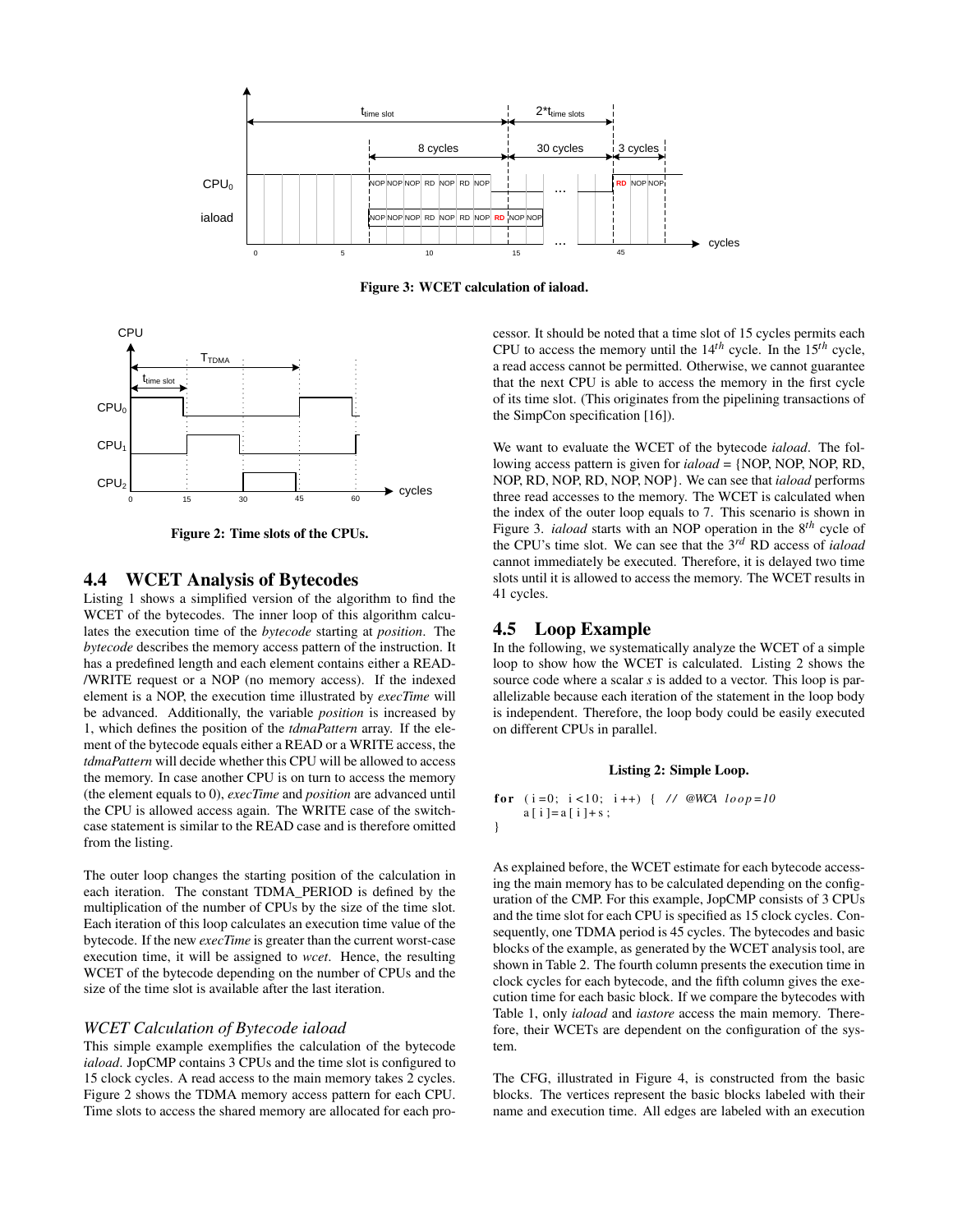<span id="page-5-1"></span>Table 2: Java bytecodes and basic blocks of the loop.

| <b>Block</b>   | Addr. | <b>Bytecode</b>    | Cycles | <b>BB</b> Cycles |
|----------------|-------|--------------------|--------|------------------|
| B <sub>1</sub> | 0:    | iconst 0           | 1      |                  |
|                | 1:    | istore_3           | 1      | 2                |
| B2             | 2:    | iload 3            | 1      |                  |
|                | 3:    | iload <sub>0</sub> | 1      |                  |
|                | 4:    | if_icmpge          | 4      | 6                |
| B3             | 7:    | aload_1            | 1      |                  |
|                | 8:    | iload 3            | 1      |                  |
|                | 9:    | aload 1            | 1      |                  |
|                | 10:   | iload_3            | 1      |                  |
|                | 11:   | iaload             | 41     |                  |
|                | 12:   | iload 2            | 1      |                  |
|                | 13:   | iadd               | 1      |                  |
|                | 14:   | iastore            | 46     |                  |
|                | 15:   | iinc               | 8      |                  |
|                | 18:   | goto 2             | 4      | 105              |



<span id="page-5-3"></span>Table 3: Analyzed WCET of the loop example depending on the system configuration. Configuration *Analyzed* # of CPUs Time Slot WCET (cycles) (cycles) 1 − 488 2 3 708 2 4 668 2 5 728 2 6 708 2 7 728

| 1                                               |                          | 488   |
|-------------------------------------------------|--------------------------|-------|
|                                                 | $\overline{\mathbf{3}}$  | 708   |
|                                                 | $\overline{\mathcal{L}}$ | 668   |
|                                                 | 5                        | 728   |
|                                                 | 6                        | 708   |
|                                                 | 7                        | 728   |
|                                                 | 8                        | 768   |
|                                                 | 9                        | 698   |
|                                                 | 10                       | 718   |
|                                                 | 11                       | 738   |
|                                                 | 12                       | 758   |
|                                                 | 24                       | 998   |
| $\overline{2}$ 2 2 2 2 2 2 2 2 2 $\overline{4}$ | 48                       | 1478  |
|                                                 | 3                        | 1068  |
| $\overline{\mathcal{L}}$                        | 6                        | 1068  |
| $\overline{\mathcal{L}}$                        | 12                       | 1238  |
| $\overline{4}$                                  | 24                       | 1958  |
| $\overline{4}$                                  | 48                       | 3398  |
| $\overline{8}$                                  | $\overline{3}$           | 1788  |
| 8                                               | 6                        | 1788  |
| 8                                               | 12                       | 2198  |
| 8                                               | 24                       | 3878  |
| 8                                               | 48                       | 7238  |
| $\overline{16}$                                 | 3                        | 3228  |
| 16                                              | 6                        | 3228  |
| 16                                              | 12                       | 4118  |
| 16                                              | 24                       | 7718  |
| 16                                              | 48                       | 14918 |
| $\overline{32}$                                 | $\overline{\mathbf{3}}$  | 6108  |
| 32                                              | 6                        | 6108  |
| 32                                              | 12                       | 7958  |
| 32                                              | 24                       | 15398 |
| 32                                              | 48                       | 30278 |

<span id="page-5-2"></span>Figure 4: Control flow graph of the simple loop.

frequency. Hence, the WCET can be calculated and the result is 1118 cycles.

We can also measure the execution time of this simple example by running the JopCMP on the FPGA development board described in Section [3.](#page-1-1) The measured execution time of the loop example results in 987 cycles. This result and the analytical WCET estimate diverge slightly. This overestimation of the analytical result is not surprising because the analysis always takes the WCET for the bytecodes *iaload* and *iastore* into account. In the measurement, some array accesses are executed in fewer clock cycles than the worst case.

# <span id="page-5-0"></span>5. RESULTS

We use the simple loop as an example to find the WCET estimates for varying system configurations. In Table [3,](#page-5-3) the analyzed WCETs of different system configurations are shown. The number of CPUs is varied between 1 and 32. Additionally, the size of the time slot changes between 3 and 48 clock cycles. The first row of the results shows that the WCET of the single JOP is 488 cycles. No number is given for the time slot of this configuration because a single JOP does not have to share the main memory bandwidth.

The second part of the table shows the results of the dual-core JopCMP with varying time slot sizes. In general the WCET increases continuously with larger time slot sizes. The systems with more CPUs show a similar behavior concerning the size of the time slot. When comparing the analyzed WCET results of the 2-way JopCMP, both systems with the time slot equal to 3 and 6 cycles have the same WCET. Only the two bytecodes *iaload* and *iastore* of the loop access the main memory. The execution times of all other bytecodes of the loop are not affected by the size of the time slot. The configuration with the time slot equal to 3 results in a WCET of 22 cycles for *iaload* and 24 cycles for *iastore*. If the time slot is 6 cycles, the WCETs of *iaload*=17 and *iastore*=29 cycles. We can see that the sums of the two WCETs of the bytecodes are the same, independent of whether the size of the time slot equals 3 or 6 cycles. Consequently, the execution times of both loop bodies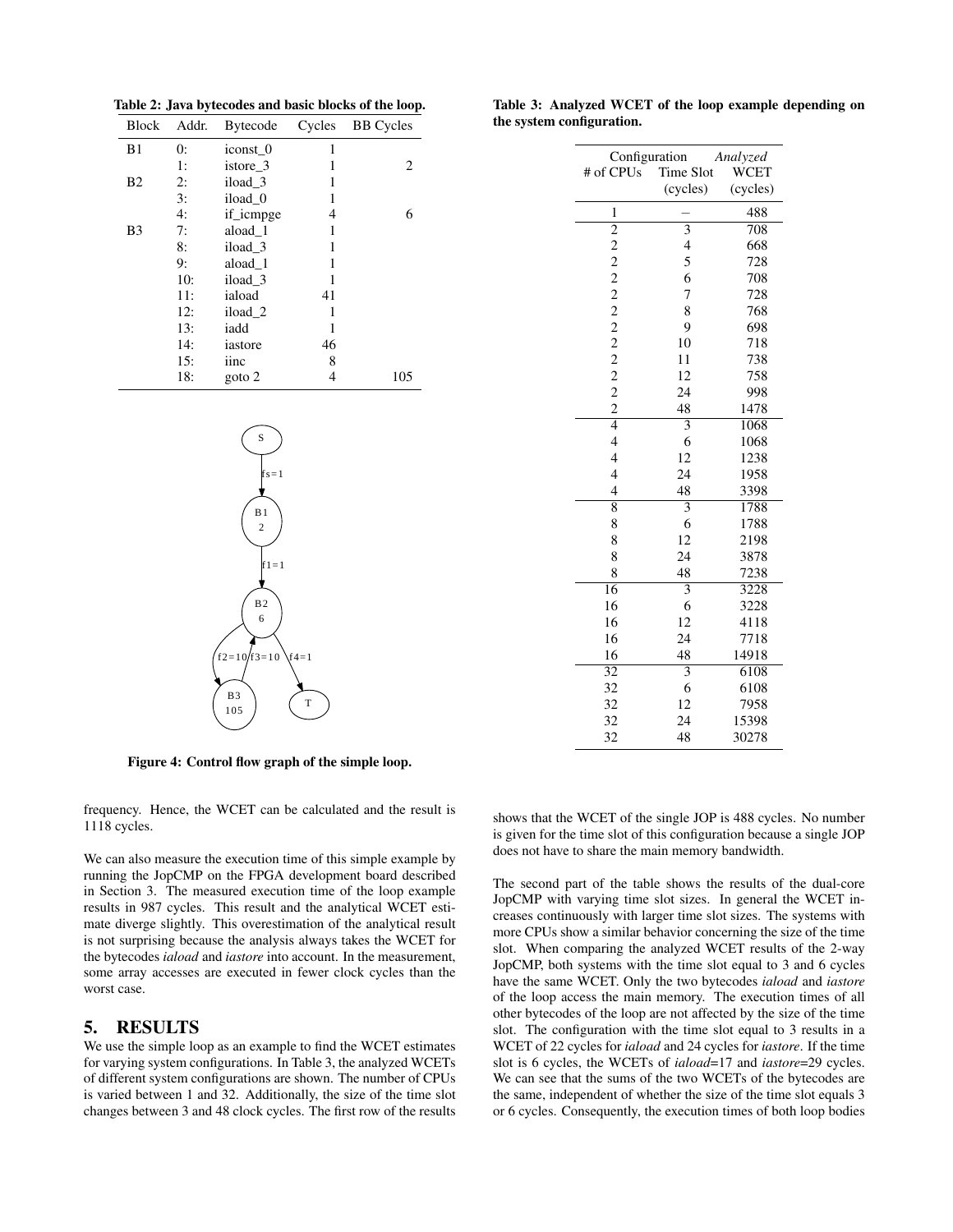<span id="page-6-1"></span>

| Configuration<br># of CPUs | Time Slot<br>(cycles) | Analyzed<br>WCET<br>(cycles) | Measured<br>Exec.<br>(cycles) |
|----------------------------|-----------------------|------------------------------|-------------------------------|
| 1                          |                       | 488                          | 488                           |
| 2                          | 3                     | 708                          | 670                           |
| 2                          | 6                     | 708                          | 666                           |
| 2                          | 9                     | 698                          | 554                           |
| 2                          | 12                    | 758                          | 716                           |
| 2                          | 24                    | 998                          | 502                           |
| 2                          | 48                    | 1478                         | 931                           |
| 3                          | 3                     | 888                          | 838                           |
| 3                          | 6                     | 888                          | 747                           |
| 3                          | 9                     | 878                          | 815                           |
| 3                          | 12                    | 998                          | 735                           |
| 3                          | 24                    | 1478                         | 765                           |
| 3                          | 48                    | 2438                         | 1410                          |

Table 4: Analyzed WCET and measured execution time of the loop example.

are identical. Note that the configuration with a 4-cycle time slot results in the lowest execution time. In this configuration, the sum of *iaload* and *iastore* is minimized.

The more CPUs integrated into the system, the longer the WCETs. The configuration with 4 CPUs and 6-cycle time slot results in a WCET of 1068 cycles. *iaload* executes in 29 cycles and *iastore* in 53 cycles. Even though, the number of CPUs in the system is doubled, the WCET only increases by 51% compared to the 2-way CMP with the same time slot value.

Table [4](#page-6-1) compares the measured execution time and the analyzed WCET of the simple loop example. One can see that the measured execution time and the WCET estimate are equal for a single JOP system. This originates from the characteristics of the example. The WCET result and the measured execution time are the same, because only one execution path exists in the code. Furthermore, one can see that the WCET estimates are tight for CMP versions with minor time slots. The configurations with a slot size of 9 cycles result in the lowest WCETs. The measured execution times vary greatly depending on the time slot. It results in 716 cycles for the 2-way CMP with a 12-cycle time slot. The same system with a slot size equal to 24 cycles executes in only 502 cycles. This result shows that *iaload* and *iastore* are frequently executed in only one time slot in the configuration with 24 cycles. In the worst case, they need two time slots to execute, which explains the large difference between the measured and the analyzed execution time.

Furthermore, we used a benchmark called Lift as another example to calculate some WCETs. Lift is a real-world example with an industrial background. This embedded application is a lift controller used in an automation factory. It is part of the embedded Java benchmark suite called JavaBenchEmbedded, as described in [\[15\]](#page-7-2). Table [5](#page-6-2) shows that the WCET of a single JOP results in 8689 cycles. Each CPU of a dual-core JopCMP with a time slot size of three cycles executes the Lift benchmark in 12391 cycles in the worst case. Therefore, the WCET increases only by 43%. The tricore CMP version experiences an increase of 83% in the execution time compared to the single JOP. Whereas one JOP executes Lift only once, the CMP configuration executes the benchmark three

<span id="page-6-2"></span>

|                 |  | Table 5: Analyzed WCET and measured execution time of the |  |  |
|-----------------|--|-----------------------------------------------------------|--|--|
| Lift benchmark. |  |                                                           |  |  |

| Configuration<br># of CPUs<br>Time Slot |          | Analyzed<br>WCET | Measured          | Pessimism |
|-----------------------------------------|----------|------------------|-------------------|-----------|
|                                         | (cycles) | (cycles)         | Exec.<br>(cycles) | (Ratio)   |
|                                         |          |                  |                   |           |
| $\mathbf{1}$                            |          | 8689             | 5830              | 1.49      |
| 2                                       | 3        | 12391            | 7587              | 1.63      |
| 2                                       | 6        | 12580            | 7305              | 1.72      |
| 2                                       | 9        | 13621            | 7623              | 1.79      |
| $\overline{2}$                          | 12       | 14867            | 8131              | 1.83      |
| 2                                       | 24       | 19391            | 8409              | 2.31      |
| 2                                       | 48       | 28618            | 9499              | 3.01      |
| 3                                       | 3        | 15872            | 9234              | 1.72      |
| 3                                       | 6        | 16186            | 8721              | 1.86      |
| 3                                       | 9        | 18072            | 9720              | 1.86      |
| 3                                       | 12       | 20456            | 11097             | 1.84      |
| 3                                       | 24       | 29735            | 12489             | 2.38      |
| 3                                       | 48       | 48106            | 14211             | 3.36      |
| $\overline{4}$                          | 3        | 18827            |                   |           |
| 4                                       | 6        | 19876            |                   |           |
| 4                                       | 9        | 22621            |                   |           |
| 4                                       | 12       | 26171            |                   |           |
| 4                                       | 24       | 40079            |                   |           |
| 4                                       | 48       | 67594            |                   |           |

times in parallel.

The last column of Table [5](#page-6-2) illustrates the pessimism of the WCET analysis. Even though we cannot pretend to measure the WCET, the pessimism ratio gives us an idea of the quality of our analyzed results. One can see that there is not much difference between the measurement and the analysis of the single JOP and the 2-way CMP version with a reasonable size of the time slot. Nevertheless, the conservatism of the analysis does not increase greatly with three JOPs. Unfortunately, we are not able to integrate more than 3 JOP cores into the available Cyclone-I FPGA. Therefore, no values of the measured execution times and corresponding pessimism ratios are available for the 4-way CMP. We can see that the pessimism is in an acceptable range for a multiprocessor WCET analysis.

#### <span id="page-6-0"></span>6. CONCLUSION AND FUTURE WORK

In this paper, we have described the extension of JOP's WCET tool for a homogeneous multiprocessor with a shared memory. The key component of real-time analysis of JopCMP is a TDMA arbiter that divides the memory access bandwidth into equal shares. Hence, we can analyze the WCET of Java bytecodes depending on the size of the time slot, number of CPUs in the system and the memory access time. They are used in the WCET analysis tool to calculate WCET estimates. A simple loop example is presented and WCET estimates are compared to real measurement results.

In the future, we will conduct extensive experiments using more benchmarks to investigate the frequencies of the bytecodes that access the main memory. The applications determine the size of the time slot to achieve tight WCET results. It is defined to be short in size if single memory accesses are dominant in the application code. A medium slot size is the solution for frequent field and array accesses and a large time slot size for predominant method cache load accesses. Consequently, we will be able to better jus